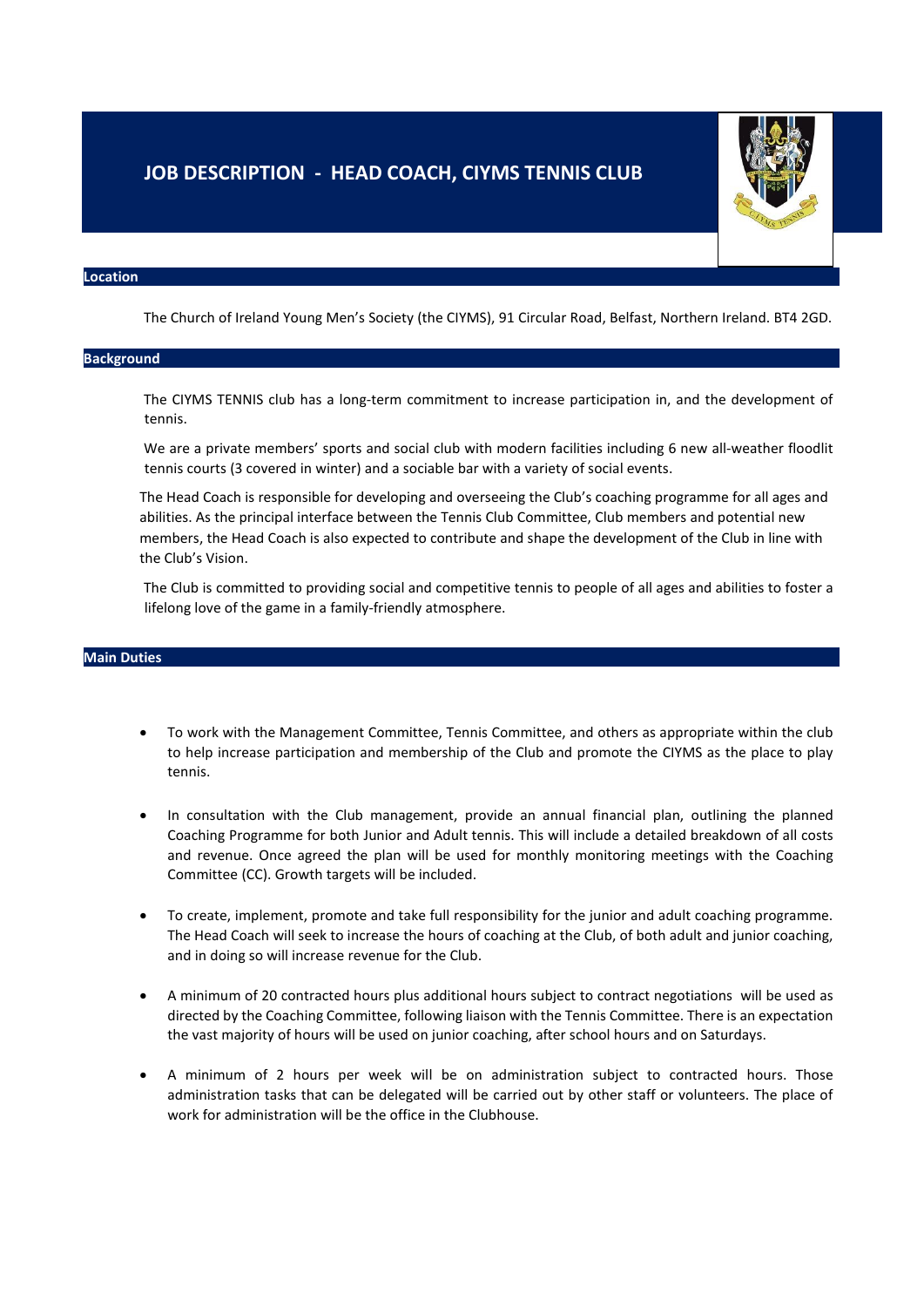- To assist the recruitment of suitable assistant coaches by CIYMS as required. Every effort should be made to strengthen the quality of Coaching at the Club. To be responsible for supervising the management and performance of assistant coaches, including their financial management and compliance with Club policies. Ensuring proper and adequate public liability cover, insurance and child safeguarding checks. Provide Assistant Coaches with job descriptions and assist them in their personal development. The use of Assistant Coaches must be approved by the CC or CIYMS.
- To foster and develop links with local schools (primary & secondary) raising local awareness to attract new members. To initiate and lead, or support junior recruitment initiatives.
- To liaise with other sporting agencies both internally within CIYMS and externally (for example, Ulster Tennis, local schools, other tennis clubs, local authorities) and establish networks in order to increase participation in tennis. Liase closely with Ulster Tennis to ensure the Club is fully informed of appropriate developments, initiatives and opportunities.
- To assist in planning and organisation of internal Club and Open tournaments and tennis events, activities or promotions. To ensure regular competitive opportunities exist for all ages and abilities of members. Represent the club in league matches if required.
- To offer assistance and advice to the Club Selection Committee in the selection of teams and to support and encourage those members who wish to play for the teams as much as possible.
- To attend Tennis Committee meetings and to provide input (in person or by written report via the Coaching committee chair) on coaching matters. Provide input for the club newsletter and for the website and social media.
- To attend the Tennis Club AGM and provide/ present information as required.
- To produce attractive, accurate and timely leaflets for the promotion of the tennis programmes, ensuring that they receive wide distribution, particularly in schools, and that there is always a plentiful supply of them in the club lobby and on noticeboards.
- To maintain proper registers for all coaching sessions, and to work with the Club Coaching Committee Chair to ensure all records are integrated with the Club records and on all other tennis related matters. To ensure documentation is in line with child safeguarding. e.g. Clubmark.
- Organise and manage all open external tournaments at the CIYMS. Organise the Ulster Junior Hardcourt Championships, and obtain suitable sponsorship. There is an expectation that the Tournament will be cost neutral to the Club, once sponsorship and entry fees are taken into consideration.
- To co-operate with surveys undertaken by the Club from time to time to gain feedback about coaching.
- The Head Coach will retain all income from his/her private lessons.
- The Head Coach will attend meetings with CIYMS Management, the Coaching and Tennis Committees, and other bodies as required for the effective discharge of the role. A schedule of permitted times for private lessons will be agreed. A private lesson is defined as a maximum of two persons. All private lessons must be logged as such on the Court booking system.
- The arrangement for private lessons carried out by additional coaches will be decided in due course by the CC and CIYMS after consultation with the Head Coach.